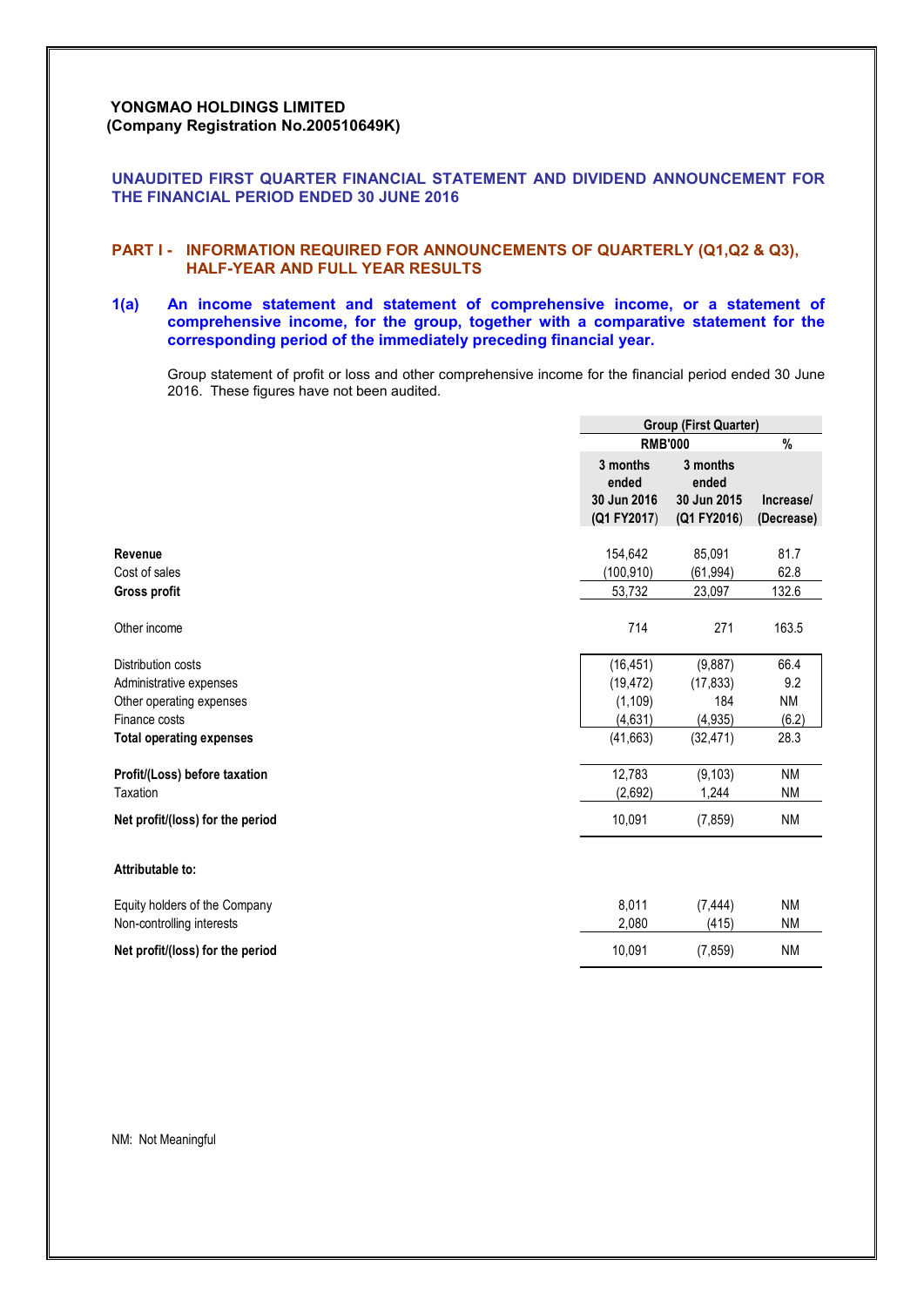# Page 2 of 14

|                                                                                                 | <b>Group (First Quarter)</b>                    |                                                 |                         |
|-------------------------------------------------------------------------------------------------|-------------------------------------------------|-------------------------------------------------|-------------------------|
|                                                                                                 | <b>RMB'000</b>                                  |                                                 | %                       |
|                                                                                                 | 3 months<br>ended<br>30 Jun 2016<br>(Q1 FY2017) | 3 months<br>ended<br>30 Jun 2015<br>(Q1 FY2016) | Increase/<br>(Decrease) |
| Net profit/(loss) for the period                                                                | 10,091                                          | (7, 859)                                        | <b>NM</b>               |
| Other comprehensive income:<br>Item that may be reclassified subsequently<br>to profit of loss: |                                                 |                                                 |                         |
| Exchange translation difference <sup>1</sup>                                                    | 2,713                                           | 140                                             | 1,837.9                 |
| Other comprehensive income<br>of the period, net of tax                                         | 2,713                                           | 140                                             | 1,837.9                 |
| Total comprehensive income/(expense)<br>for the period                                          | 12,804                                          | (7, 719)                                        | <b>NM</b>               |
| Total comprehensive income/(expense)<br>attributable to:                                        |                                                 |                                                 |                         |
| Equity holders of the Company                                                                   | 9,748                                           | (7, 329)                                        | <b>NM</b>               |
| Non-controlling interests                                                                       | 3,056                                           | (390)                                           | <b>NM</b>               |
| Total comprehensive income/(expense)<br>for the period                                          | 12,804                                          | (7, 719)                                        | <b>NM</b>               |

**Notes to Group statement of profit or loss:**

|                                           | <b>Group (First Quarter)</b>                    |                                                 |                         |  |
|-------------------------------------------|-------------------------------------------------|-------------------------------------------------|-------------------------|--|
|                                           | <b>RMB'000</b>                                  |                                                 | %                       |  |
|                                           | 3 months<br>ended<br>30 Jun 2016<br>(Q1 FY2017) | 3 months<br>ended<br>30 Jun 2015<br>(Q1 FY2016) | Increase/<br>(Decrease) |  |
| Other income                              |                                                 |                                                 |                         |  |
| Amortisation of deferred capital grants   | 57                                              | 48                                              | 18.8                    |  |
| Gain on disposal of property, plant       |                                                 |                                                 |                         |  |
| and equipment                             |                                                 | 17                                              | (100.0)                 |  |
| Interest income                           | 256                                             | 46                                              | 456.5                   |  |
| Compensation income                       | 259                                             |                                                 | <b>NM</b>               |  |
|                                           | 142                                             | 160                                             | (11.3)                  |  |
|                                           | 714                                             | 271                                             | 163.5                   |  |
| Other operating expenses                  |                                                 |                                                 |                         |  |
| Exchange loss/(gain)                      | 575                                             | (952)                                           | ΝM                      |  |
| Bank charges                              | 495                                             | 766                                             | (35.4)                  |  |
| Property, plant and equipment written off | 4                                               |                                                 | <b>NM</b>               |  |
|                                           | 35                                              | 2                                               | 1,650.0                 |  |
|                                           | 1,109                                           | (184)                                           | <b>NM</b>               |  |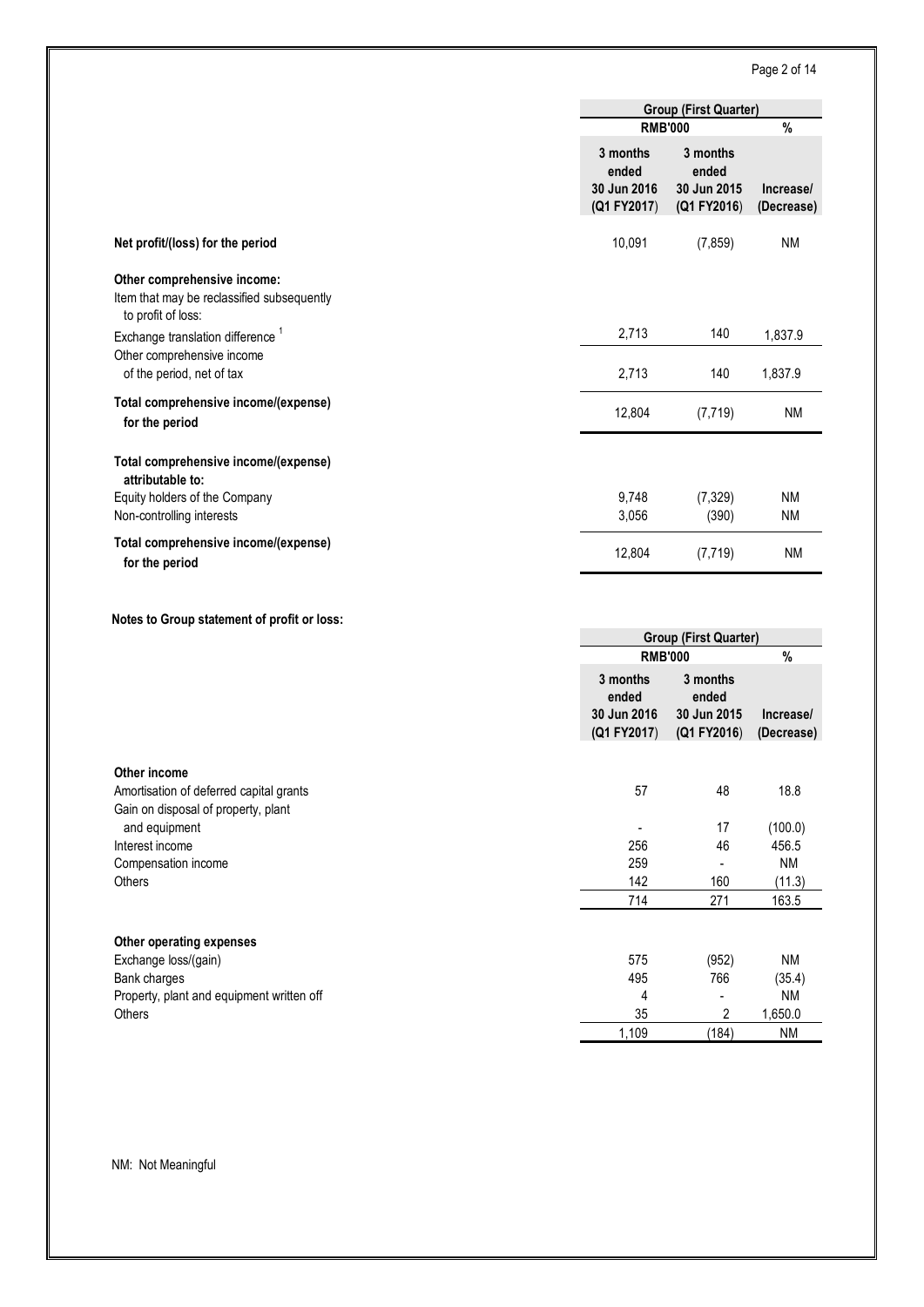# **Notes to other profit or loss items**

The Group profit before taxation is arrived at after charging/(crediting):

|                                                           | <b>Group (First Quarter)</b>                    |                                                 |                         |  |
|-----------------------------------------------------------|-------------------------------------------------|-------------------------------------------------|-------------------------|--|
|                                                           | <b>RMB'000</b>                                  | %                                               |                         |  |
|                                                           | 3 months<br>ended<br>30 Jun 2016<br>(Q1 FY2017) | 3 months<br>ended<br>30 Jun 2015<br>(Q1 FY2016) | Increase/<br>(Decrease) |  |
| Amortisation of intangibles assets                        | 25                                              | 25                                              | -                       |  |
| Depreciation of property, plant and equipment             | 13,754                                          | 11,910                                          | 15.5                    |  |
| Gain on disposal of property, plant<br>and equipment, net | $\overline{a}$                                  | (17)                                            | (100.0)                 |  |
| Interest expense                                          | 4,631                                           | 4,935                                           | (6.2)                   |  |
| Operating lease rentals                                   | 2,053                                           | 2,068                                           | (0.7)                   |  |

# NM: Not Meaningful

Note:<br>1.

1. Gain on exchange translation arose mainly from translation of the net assets of our Singapore subsidiaries and Hong Kong subsidiaries. SGD and HKD appreciated 3.9% and 2.5% respectively against RMB as at 30 June 2016 as compared to last financial year end.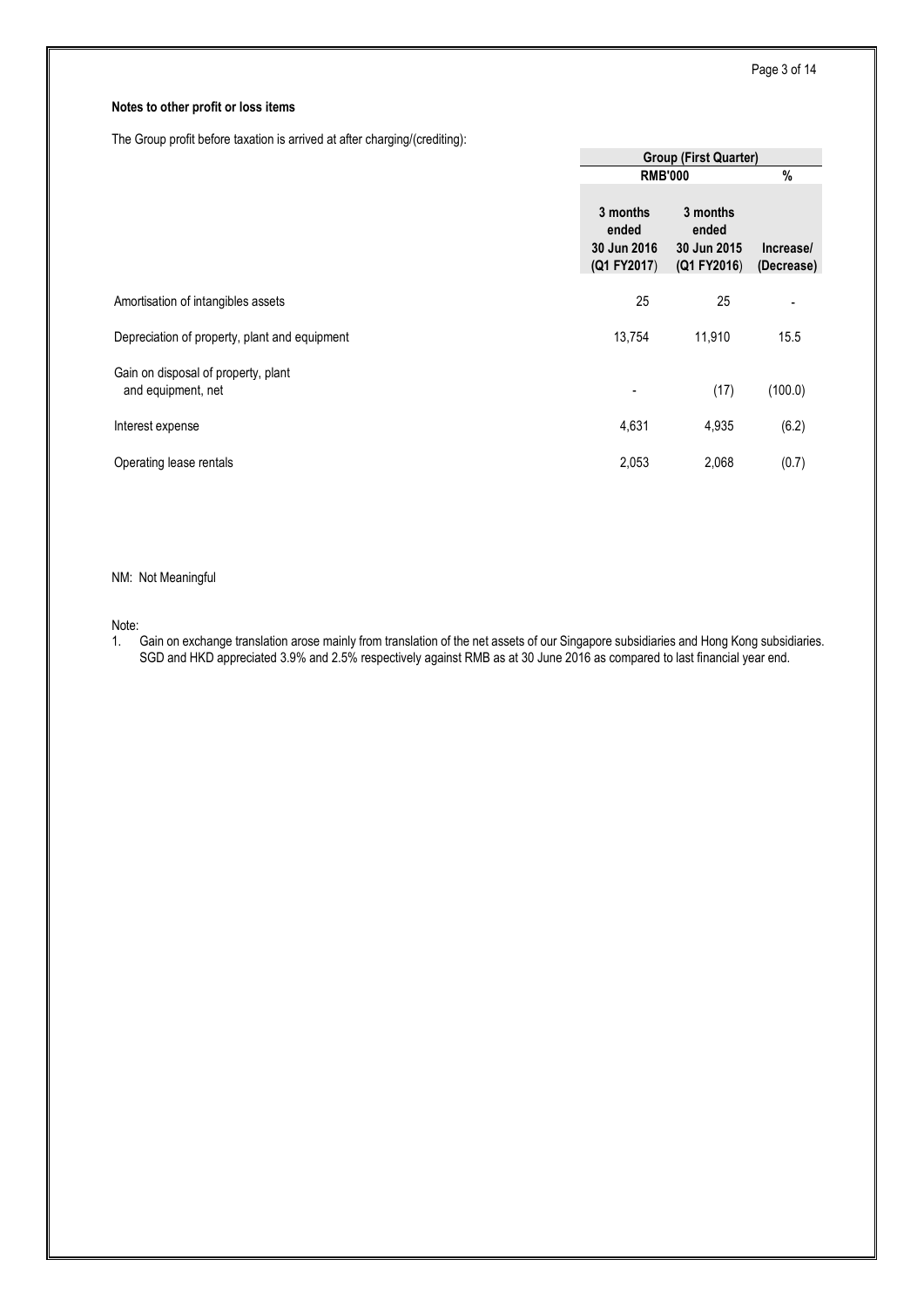# 1(b)(i) A statement of financial position (for the issuer and group), together with a comparative statement as at the end of the immediately preceding financial year.

|                                                          | Group          |                | Company        |                          |  |
|----------------------------------------------------------|----------------|----------------|----------------|--------------------------|--|
|                                                          | 30 Jun<br>2016 | 31 Mar<br>2016 | 30 Jun<br>2016 | 31 Mar<br>2016           |  |
|                                                          | <b>RMB'000</b> | <b>RMB'000</b> | <b>RMB'000</b> | <b>RMB'000</b>           |  |
|                                                          |                |                |                |                          |  |
| <b>ASSETS</b>                                            |                |                |                |                          |  |
| Non-current                                              |                |                |                |                          |  |
| Property, plant and equipment                            | 462,802        | 454,693        |                |                          |  |
| Intangible assets                                        | 125            | 150            |                |                          |  |
| Subsidiaries                                             |                |                | 344,363        | 344,363                  |  |
| Available-for-sale financial assets                      | 81.846         | 81,846         | 81,846         | 81,846                   |  |
| Trade and other receivables                              | 767            | 826            |                |                          |  |
| Deferred costs                                           | 8,270          | 10,442         |                |                          |  |
| Deferred tax assets                                      | 19,174         | 16,643         |                |                          |  |
|                                                          | 572,984        | 564,600        | 426,209        | 426,209                  |  |
| Current                                                  |                |                |                |                          |  |
| Inventories                                              | 291,955        | 280,801        |                |                          |  |
| Trade and other receivables                              | 345,385        | 316,013        | 97             | 184                      |  |
| Deferred costs                                           | 9,558          | 10,398         |                | $\overline{\phantom{a}}$ |  |
| Amounts owing by subsidiaries                            |                |                | 44,784         | 42,519                   |  |
| Amounts owing by related parties                         | 80,035         | 95,584         |                |                          |  |
| Amount owing by a corporate shareholder of a subsidiary  | 867            | 453            |                |                          |  |
|                                                          |                |                |                |                          |  |
| Cash and cash equivalents                                | 137,647        | 166,036        | 852            | 2,042                    |  |
|                                                          | 865,447        | 869,285        | 45,733         | 44,745                   |  |
| <b>TOTAL ASSETS</b>                                      | 1,438,431      | 1,433,885      | 471,942        | 470,954                  |  |
|                                                          |                |                |                |                          |  |
| <b>EQUITY</b>                                            |                |                |                |                          |  |
| <b>Capital and Reserves</b>                              |                |                |                |                          |  |
| Share capital                                            | 312,484        | 312,484        | 312,484        | 312,484                  |  |
| Reserves                                                 | 271,011        | 261,263        | 149,932        | 149,721                  |  |
| Equity attributable to equity holders of the Company     | 583,495        | 573,747        | 462,416        | 462,205                  |  |
| Non-controlling interests                                | 57,139         | 54,083         |                |                          |  |
| <b>TOTAL EQUITY</b>                                      | 640,634        | 627,830        | 462,416        | 462,205                  |  |
|                                                          |                |                |                |                          |  |
| <b>LIABILITIES</b>                                       |                |                |                |                          |  |
| Non-current                                              |                |                |                |                          |  |
| <b>Borrowings</b>                                        | 1,049          | 507            |                |                          |  |
| Deferred income                                          | 12,632         | 15,730         |                |                          |  |
| Deferred capital grants                                  | 10,400         | 10,457         |                |                          |  |
| Deferred tax liabilities                                 | 16,297         | 15,975         | 6,046          | 5,964                    |  |
| Trade and other payables                                 | 21,489         | 22,135         | $\blacksquare$ | $\blacksquare$           |  |
|                                                          | 61,867         | 64,804         | 6,046          | 5,964                    |  |
| <b>Current</b>                                           |                |                |                |                          |  |
| Trade and other payables                                 | 374,250        | 296,882        | 3,233          | 2,524                    |  |
| Borrowings                                               | 267,895        | 367,071        |                |                          |  |
| Deferred income                                          | 13,531         | 14,593         |                |                          |  |
| Deferred capital grants                                  | 229            | 229            |                |                          |  |
|                                                          |                |                |                |                          |  |
| Amounts owing to/advances from related parties           | 51,114         | 34,000         | 80             | 80                       |  |
| Amounts owing to a corporate shareholder of a subsidiary | 22,506         | 26,008         |                |                          |  |
| Current tax payable                                      | 6,405          | 2,468          | 167            | 181                      |  |
|                                                          | 735,930        | 741,251        | 3,480          | 2,785                    |  |
| <b>TOTAL EQUITY AND LIABILITIES</b>                      | 1,438,431      | 1,433,885      | 471,942        | 470,954                  |  |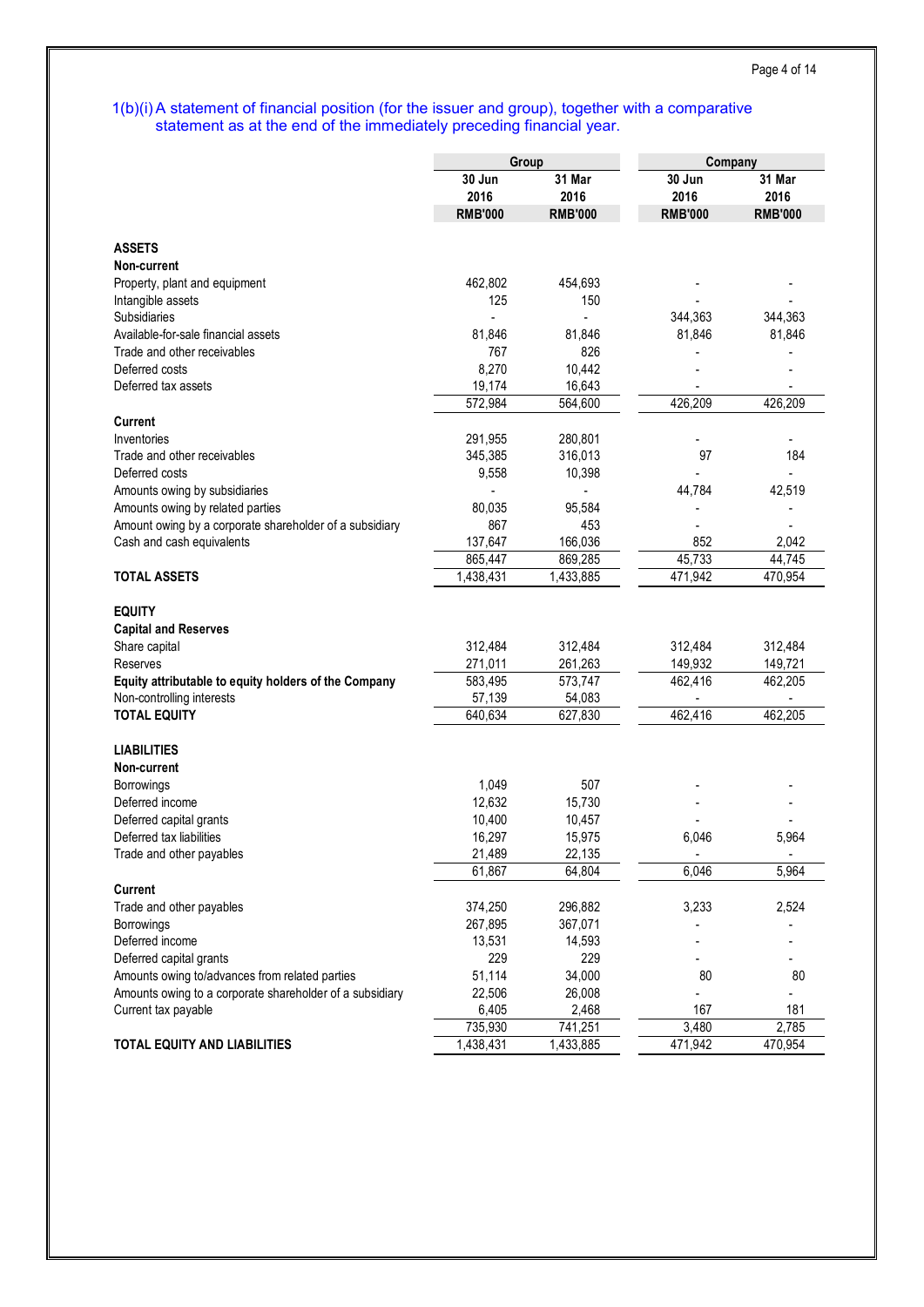# **1(b)(ii) Aggregate amount of group's borrowings and debt securities.**

|                                                    |                        | As at 30 Jun 2016 | As at 31 Mar 2016      |                          |  |
|----------------------------------------------------|------------------------|-------------------|------------------------|--------------------------|--|
|                                                    | Secured <sup>(1)</sup> | Unsecured $(2)$   | Secured <sup>(1)</sup> | Unsecured $(2)$          |  |
|                                                    | <b>RMB'000</b>         | <b>RMB'000</b>    | <b>RMB'000</b>         | <b>RMB'000</b>           |  |
|                                                    |                        |                   |                        |                          |  |
| Amount repayable in one year or less, or on demand | 267.895                | 50.304            | 367.071                | 35.134                   |  |
| Amount repayable after one year                    | 1.049                  | -                 | 507                    | $\overline{\phantom{0}}$ |  |
|                                                    | 268.944                | 50.304            | 367.578                | 35.134                   |  |

# **Details of any collaterals**

| Note (1):<br>The secured loans include the following: |  |
|-------------------------------------------------------|--|
|-------------------------------------------------------|--|

|    | 30 Jun 2016                      | 31 Mar 2016    |                                                                                                                                                                                                                                                            |
|----|----------------------------------|----------------|------------------------------------------------------------------------------------------------------------------------------------------------------------------------------------------------------------------------------------------------------------|
|    | <b>RMB'000</b>                   | <b>RMB'000</b> | <b>Description</b>                                                                                                                                                                                                                                         |
|    |                                  |                |                                                                                                                                                                                                                                                            |
|    | <b>Bank borrowings</b>           |                |                                                                                                                                                                                                                                                            |
| a) | 40.000                           | 50.000         | Granted to Fushun Yongmao Construction Machinery Co., Ltd. ("Fushun Yongmao"),<br>guaranteed by Beijing Yongmao Jiangong Machinery Manufacturing Co., Ltd. ("Beijing<br>Yongmao") and a director of the Company.                                           |
| b) | 50,000                           | 50,000         | Granted to Fushun Yongmao, guaranteed by Beijing Yongmao.                                                                                                                                                                                                  |
| c) | 10,000                           |                | Granted to Fushun Yongmao, guaranteed by the Company.                                                                                                                                                                                                      |
| d) | 65,316                           | 102.927        | Granted to Fushun Yongmao, guaranteed by the Company and the irrevocable letter of<br>guarantees issued by another bank. The letter of guarantees are guaranteed by Beijing<br>Yongmao and certain directors of the Company and secured by fixed deposits. |
| e) |                                  | 49,217         | Granted to Fushun Yongmao, guaranteed by Beijing Yongmao and certain directors of the<br>Company and secured by fixed deposits.                                                                                                                            |
| f) | 20,000                           | 40,000         | Granted to Fushun Yongmao, guaranteed by the Company, Beijing Yongmao and a director<br>of the Company and secured by fixed deposit.                                                                                                                       |
| g) | 3,696                            | 5,393          | Granted to Yongmao Machinery Pte. Ltd., guaranteed by the Company.                                                                                                                                                                                         |
|    | 189,012                          | 297,537        |                                                                                                                                                                                                                                                            |
|    |                                  |                |                                                                                                                                                                                                                                                            |
|    | Short-term trade financing       |                |                                                                                                                                                                                                                                                            |
| a) | 25,000                           | 25,000         | Granted to Fushun Yongmao, guaranteed by the Company, Beijing Yongmao and a director<br>of the Company and secured by certain trade receivables.                                                                                                           |
|    | 25,000                           | 25,000         |                                                                                                                                                                                                                                                            |
|    |                                  |                |                                                                                                                                                                                                                                                            |
|    | <b>Finance lease obligations</b> |                |                                                                                                                                                                                                                                                            |
| a) | 1,736                            | 899            | In respect of motor vehicles and office equipment acquired under finance leases.                                                                                                                                                                           |
| b) | 53,196                           | 44.142         | In respect of towercranes acquired under finance leases granted to Yongmao Machinery<br>(H.K.) Company Limited.                                                                                                                                            |
|    | 54,932                           | 45,041         |                                                                                                                                                                                                                                                            |
|    | 268,944                          | 367,578        |                                                                                                                                                                                                                                                            |

The above borrowings are for working capital purposes.

*Note (2):* The unsecured loans include the followings:

- a) RMB18.4 million (31 March 2016 RMB18.4 million), which was interest-bearing, was from a corporate shareholder to Beijing Yongmao for the purpose of increasing the working capital of Beijing Yongmao. This is included as part of "Amounts owing to a corporate shareholder of a subsidiary" under current liabilities in the balance sheet.
- b) RMB17.2 million (31 March 2016 RMB16.8 million), which was interest-free, was from a related party to Yongmao Machinery Pte Ltd for the purpose of increasing the working capital of the Group. This is included as part of "Amounts owing to/advances from related parties" under current liabilities in the balance sheet.
- c) RMB14.7 million (31 March 2016 RMB Nil), which was interest-free, was from related parties to Fushun Yongmao for the purpose of increasing the working capital of the Group. This is included as part of "Amounts owing to/advances from related parties" under current liabilities in the balance sheet.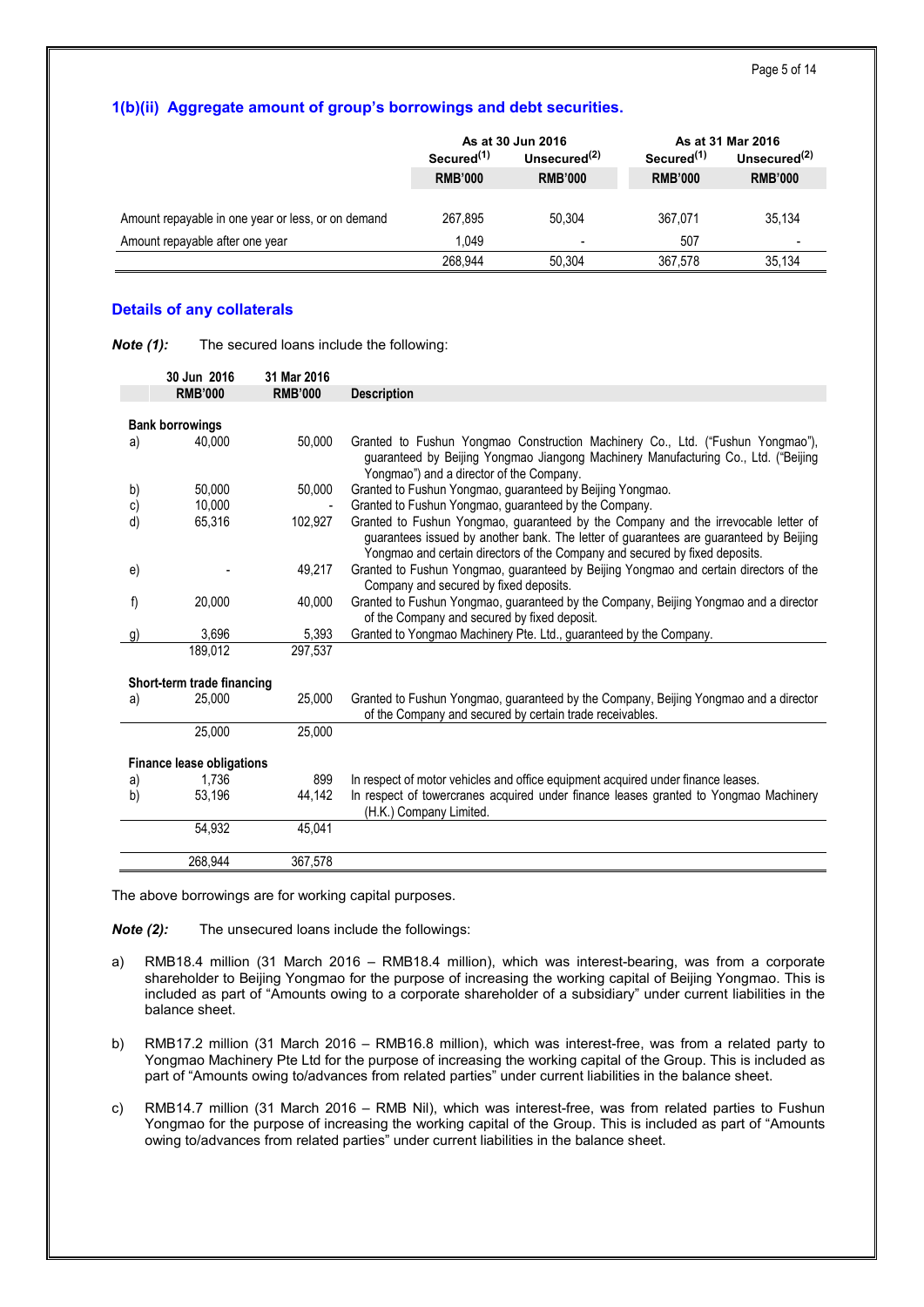# **1(c) A statement of cash flows (for the group), together with a comparative statement for the corresponding period of the immediately preceding financial year.**

|                                                         |                                  | <b>Group (First Quarter)</b>     |  |  |
|---------------------------------------------------------|----------------------------------|----------------------------------|--|--|
|                                                         | <b>RMB'000</b>                   |                                  |  |  |
|                                                         | 3 months<br>ended<br>30 Jun 2016 | 3 months<br>ended<br>30 Jun 2015 |  |  |
|                                                         | (Q1 FY2017)                      | (Q1 FY2016)                      |  |  |
|                                                         |                                  |                                  |  |  |
| Cash flows from operating activities                    |                                  |                                  |  |  |
| Profit before taxation                                  | 12,783                           | (9, 103)                         |  |  |
| Adjustments for:                                        |                                  |                                  |  |  |
| Amortisation of deferred capital grants                 | (57)                             | (48)                             |  |  |
| Amortisation of intangible assets                       | 25                               | 25                               |  |  |
| Depreciation of property, plant and equipment           | 13,754                           | 11,910                           |  |  |
| Gain on disposal of property, plant and equipment       |                                  | (17)                             |  |  |
| Property, plant and equipment written off               | 4                                |                                  |  |  |
| Interest expense                                        | 4,631                            | 4,935                            |  |  |
| Interest income                                         | (256)                            | (46)                             |  |  |
| Exchange translation difference                         | 2,127                            | (266)                            |  |  |
| Operating profit before working capital changes         | 33,011                           | 7,390                            |  |  |
| Increase in inventories                                 | (27, 413)                        | (6, 811)                         |  |  |
| Decrease/(increase) in deferred costs                   | 3,012                            | (18, 889)                        |  |  |
| (Increase)/decrease in operating receivables            | (11, 934)                        | 22,387                           |  |  |
| Increase/(decrease) in operating payables               | 72,882                           | (17, 579)                        |  |  |
| (Increase)/decrease in deferred income                  | (4, 160)                         | 27,601                           |  |  |
| Cash generated from operations                          | 65,398                           | 14,099                           |  |  |
| Interest paid                                           | (4, 565)                         | (4, 471)                         |  |  |
| Tax paid                                                | (1,251)                          | (148)                            |  |  |
| Net cash generated from operating activities            | 59,582                           | 9,480                            |  |  |
| Cash flows from investing activities                    |                                  |                                  |  |  |
| Acquisition of property, plant and equipment            | (1, 505)                         | (3, 196)                         |  |  |
| Proceeds from disposal of property, plant and equipment |                                  | 85                               |  |  |
| Interest received                                       | 110                              | 46                               |  |  |
| Net cash used in investing activities                   | (1, 395)                         | (3,065)                          |  |  |
| Cash flows from financing activities                    |                                  |                                  |  |  |
| Proceeds from borrowings                                | 25,586                           | 124,461                          |  |  |
| Repayment of borrowings                                 | (120, 034)                       | (83, 735)                        |  |  |
| Repayment of finance lease liabilities                  | (6, 911)                         | (8,362)                          |  |  |
| Restricted bank balances                                | 32,178                           | (4, 511)                         |  |  |
| Advances from related parties                           | 14,700                           |                                  |  |  |
| Dividends paid to non-controlling interests             | (694)                            |                                  |  |  |
| Net cash (used in)/generated from financing activities  | (55, 175)                        | 27,853                           |  |  |
| Net increase in cash and cash equivalents               | 3,012                            | 34,268                           |  |  |
| Cash and cash equivalents at beginning of period        | 81,258                           | 58,383                           |  |  |
| Exchange adjustments                                    | 777                              | 191                              |  |  |
| Cash and cash equivalents at end of period              | 85,047                           | 92,842                           |  |  |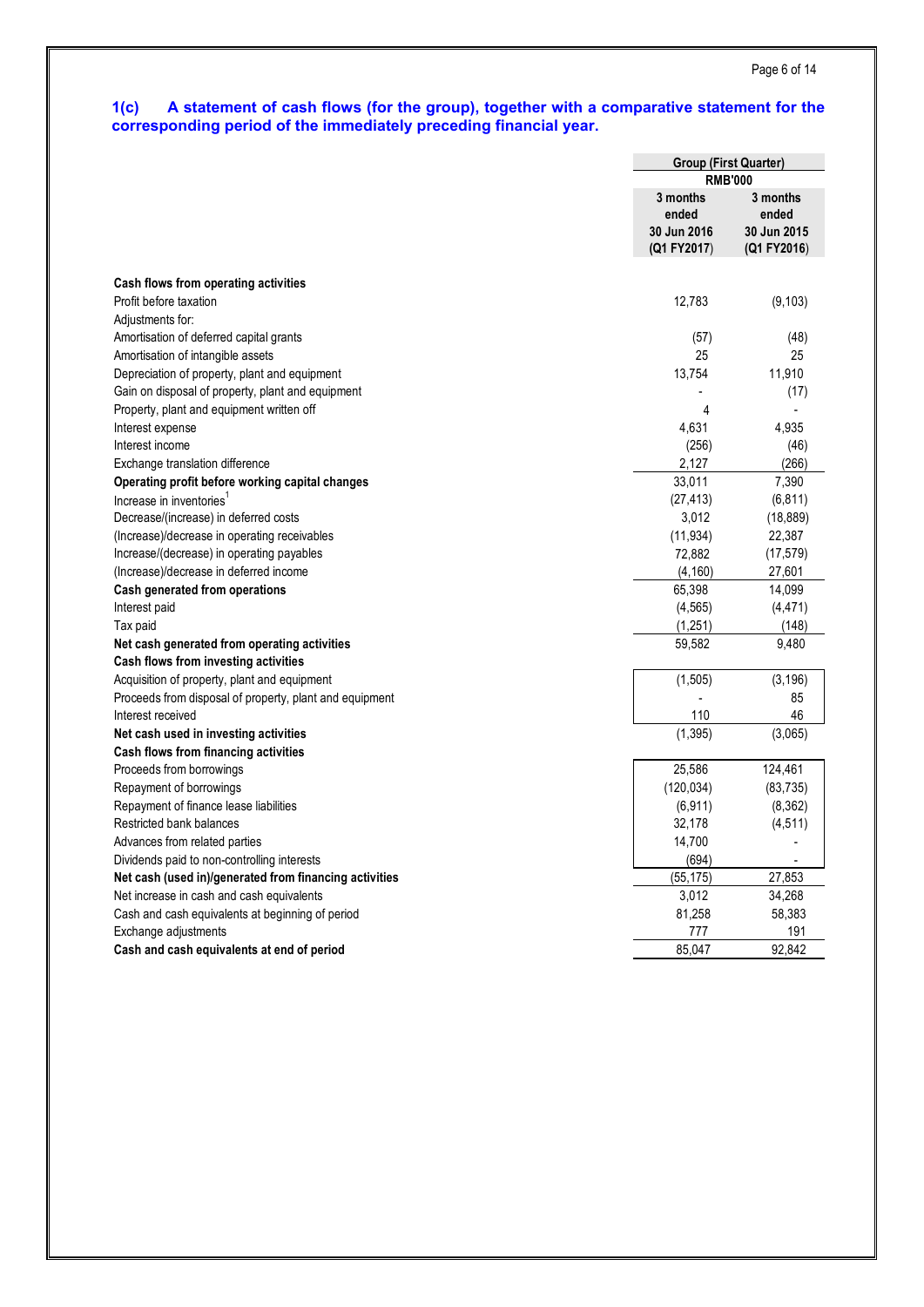#### Note:

1. Included in increase in inventories for Q1 FY2017 of RMB17.5 million (Q1 FY2016 : RMB4.1 million) respectively, were towercranes and towercrane components and accessories that were self-constructed which were held for rental purposes and have been presented under operating activities in accordance with FRS 7.

|                                       | Group          |                |  |
|---------------------------------------|----------------|----------------|--|
|                                       | <b>RMB'000</b> | <b>RMB'000</b> |  |
|                                       | 30 Jun 2016    | 30 Jun 2015    |  |
| Analysis of cash and cash equivalents |                |                |  |
| Cash on hand                          | 182            | 178            |  |
| <b>Bank balances</b>                  | 137,465        | 188,714        |  |
|                                       | 137,647        | 188,892        |  |
| Restricted bank balances              | (52,600)       | (96, 050)      |  |
|                                       | 85,047         | 92,842         |  |
|                                       |                |                |  |

# **1(d)(i) A statement (for the issuer and group) showing either (i) all changes in equity or (ii) changes in equity other than those arising from capitalisation issues and distributions to shareholders, together with a comparative statement for the corresponding period of the immediately preceding financial year.**

| Group                                        | <b>Share</b><br>capital<br><b>RMB'000</b> | Merger<br>reserve<br><b>RMB'000</b> | <b>Statutory</b><br>common<br>reserve<br><b>RMB'000</b> | Fair value<br>reserve<br><b>RMB'000</b> | Retained<br>earnings<br><b>RMB'000</b> | Exchange<br>fluctuation<br>reserve<br><b>RMB'000</b> | Total<br>attributable to<br>equity holders of<br>the Company<br><b>RMB'000</b> | Non-<br>controlling<br>interests<br><b>RMB'000</b> | Total<br>equity<br><b>RMB'000</b> |
|----------------------------------------------|-------------------------------------------|-------------------------------------|---------------------------------------------------------|-----------------------------------------|----------------------------------------|------------------------------------------------------|--------------------------------------------------------------------------------|----------------------------------------------------|-----------------------------------|
| <b>Current year:</b>                         |                                           |                                     |                                                         |                                         |                                        |                                                      |                                                                                |                                                    |                                   |
| Balance as at<br>1 Apr 2016                  | 312.484                                   | (26, 769)                           | 58.070                                                  | 3,171                                   | 224.006                                | 2,785                                                | 573.747                                                                        | 54,083                                             | 627,830                           |
| Total comprehensive<br>income for the period |                                           | $\blacksquare$                      | $\overline{\phantom{a}}$                                | ۰.                                      | 8,011                                  | 1,737                                                | 9,748                                                                          | 3,056                                              | 12,804                            |
| Transfer from statutory<br>common reserve    | $\blacksquare$                            | $\overline{\phantom{a}}$            | 1,696                                                   | $\overline{\phantom{a}}$                | (1,696)                                | $\overline{\phantom{a}}$                             |                                                                                |                                                    |                                   |
| <b>Balance as at</b><br>30 Jun 2016          | 312,484                                   | (26, 769)                           | 59,766                                                  | 3,171                                   | 230,321                                | 4,522                                                | 583,495                                                                        | 57,139                                             | 640,634                           |

| Group                                                     | Share<br>capital<br><b>RMB'000</b> | Merger<br>reserve<br><b>RMB'000</b> | <b>Statutory</b><br>common<br>reserve<br><b>RMB'000</b> | Fair<br>value<br>reserve<br><b>RMB'000</b> | Retained<br>earnings<br><b>RMB'000</b> | Exchange<br>fluctuation<br>reserve<br><b>RMB'000</b> | <b>Total</b><br>attributable to<br>equity holders<br>of the Company<br><b>RMB'000</b> | Non-<br>controlling<br>interests<br><b>RMB'000</b> | Total<br>equity<br><b>RMB'000</b> |
|-----------------------------------------------------------|------------------------------------|-------------------------------------|---------------------------------------------------------|--------------------------------------------|----------------------------------------|------------------------------------------------------|---------------------------------------------------------------------------------------|----------------------------------------------------|-----------------------------------|
| Current year:                                             |                                    |                                     |                                                         |                                            |                                        |                                                      |                                                                                       |                                                    |                                   |
| <b>Balance as at</b><br>1 Apr 2015                        | 312,484                            | (26, 769)                           | 58,332                                                  | 792                                        | 236,140                                | 40                                                   | 581,019                                                                               | 54,811                                             | 635,830                           |
| Total comprehensive<br>income/(expense)<br>for the period | $\overline{\phantom{a}}$           |                                     |                                                         | $\overline{\phantom{a}}$                   | (7, 444)                               | 115                                                  | (7, 329)                                                                              | (390)                                              | (7, 719)                          |
| Transfer from statutory<br>common reserve                 |                                    | $\overline{\phantom{a}}$            | (506)                                                   | $\overline{\phantom{a}}$                   | 506                                    | $\qquad \qquad \blacksquare$                         |                                                                                       |                                                    |                                   |
| <b>Balance as at</b><br>30 Jun 2015                       | 312,484                            | (26, 769)                           | 57,826                                                  | 792                                        | 229,202                                | 155                                                  | 573,690                                                                               | 54,421                                             | 628,111                           |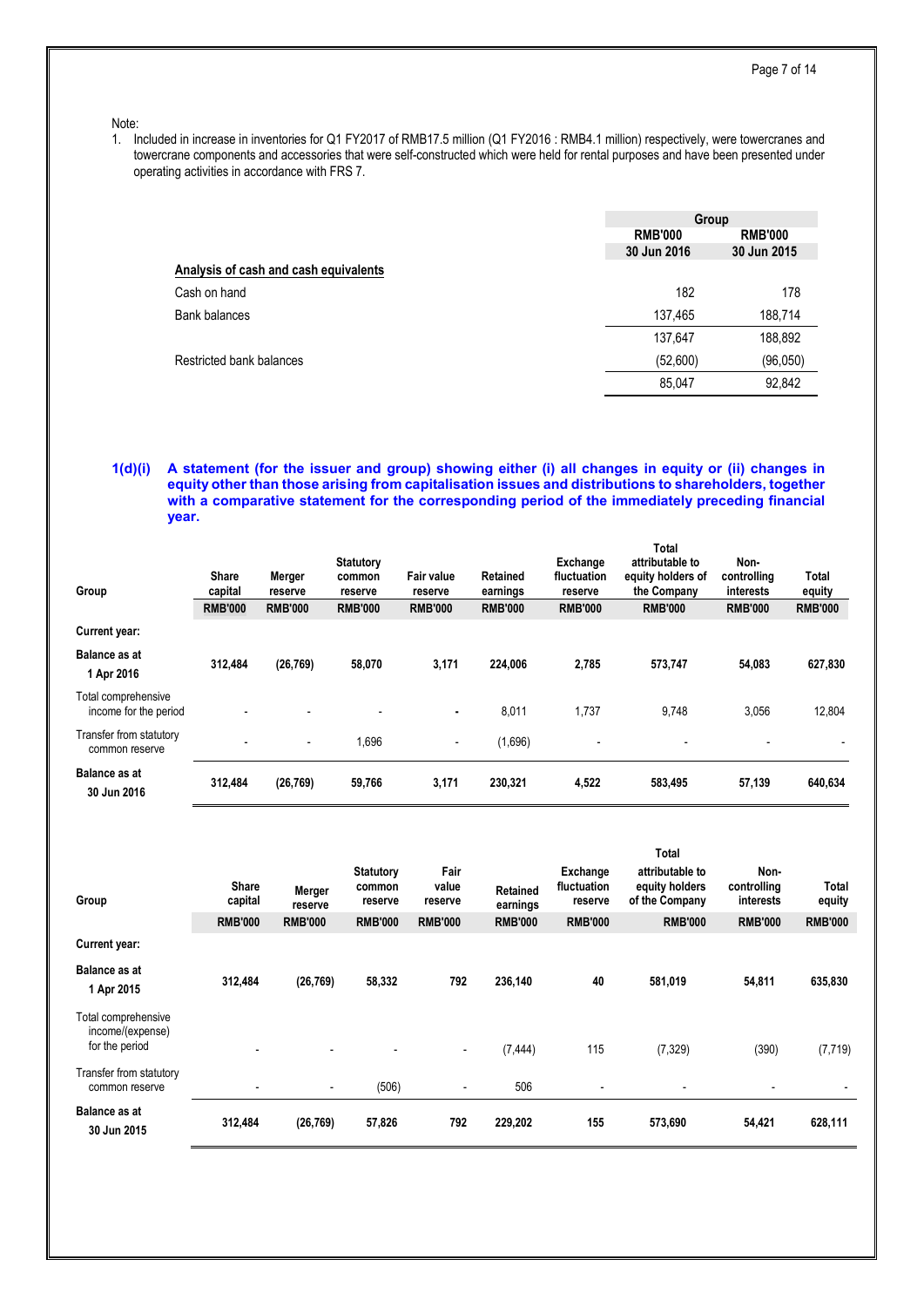|                                           |                          |                              |                      | Page 8 of 14        |
|-------------------------------------------|--------------------------|------------------------------|----------------------|---------------------|
| Company                                   | <b>Share</b><br>capital  | Fair value<br>reserve        | Retained<br>earnings | <b>Total equity</b> |
|                                           | <b>RMB'000</b>           | <b>RMB'000</b>               | <b>RMB'000</b>       | <b>RMB'000</b>      |
| Current year:                             |                          |                              |                      |                     |
| Balance as at 1 Apr 2016                  | 312,484                  | 3,171                        | 146,550              | 462,205             |
| Total comprehensive income for the period | $\overline{\phantom{a}}$ | $\overline{\phantom{a}}$     | 211                  | 211                 |
| Balance as at 30 Jun 2016                 | 312,484                  | 3,171                        | 146,761              | 462,416             |
| Company                                   | <b>Share</b><br>capital  | <b>Fair value</b><br>reserve | Retained<br>earnings | <b>Total equity</b> |
|                                           | <b>RMB'000</b>           | <b>RMB'000</b>               | <b>RMB'000</b>       | <b>RMB'000</b>      |
| Previous year:                            |                          |                              |                      |                     |
| Balance as at 1 Apr 2015                  | 312,484                  | 792                          | 111,957              | 425,233             |
| Total comprehensive income for the period |                          |                              | 463                  | 463                 |
| Balance as at 31 Mar 2015                 | 312,484                  | 792                          | 112,420              | 425,696             |

**1(d)(ii) Details of any changes in the company's share capital arising from rights issue, bonus issue, share buy-backs, exercise of share options or warrants, conversion of other issues of equity securities, issue of shares for cash or as consideration for acquisition or for any other purpose since the end of the previous period reported on. State also the number of shares that may be issued on conversion of all the outstanding convertibles, as well as the number of shares held as treasury shares, if any, against the total number of issued shares excluding treasury shares of the issuer, as at the end of the current financial period reported on and as at the end of the corresponding period of the immediately preceding financial year.**

On 23 November 2015, the Company completed a share consolidation exercise to consolidate every five (5) existing ordinary shares in the capital of the Company held by the shareholders into one (1) consolidated share. The issued share capital of the Company now comprises 88,749,997 consolidated shares, after disregarding any fractions of consolidated shares arising from the share consolidation exercise.

There was no change in the Company's share capital arising from rights issue, bonus issue, share buybacks, exercise of share options or warrants, conversion of other issues of equity securities, issue of shares for cash or as consideration for acquisition or for any other purpose in Q1 FY2017 or Q1 FY2016.

There was no outstanding convertible or treasury share as at 30 June 2016 (30 June 2015 – Nil).

# **1(d)(iii) To show the total number of issued shares excluding treasury shares as at the end of the end of the current financial period and as at the end of the immediately preceding year.**

|                                          | 30 June 2016 | 31 March 2016 |
|------------------------------------------|--------------|---------------|
| Total number of issued shares (excluding | 88.749.997   | 88.749.997    |
| treasury shares)                         |              |               |

# **1(d)(iv) A statement showing all sales, transfers, disposal, cancellation and/or use of treasury shares as at the end of the current financial period reported on.**

There was no sale, transfer, disposal, cancellation and/or use of treasury shares as at 30 June 2016 (30 June 2015 – Nil).

### **2. Whether the figures have been audited or reviewed and in accordance with which auditing standard or practice.**

The figures have not been audited or reviewed by the auditors.

### **3. Where the figures have been audited or reviewed, the auditors' report (including any qualifications or emphasis of a matter).**

Not applicable.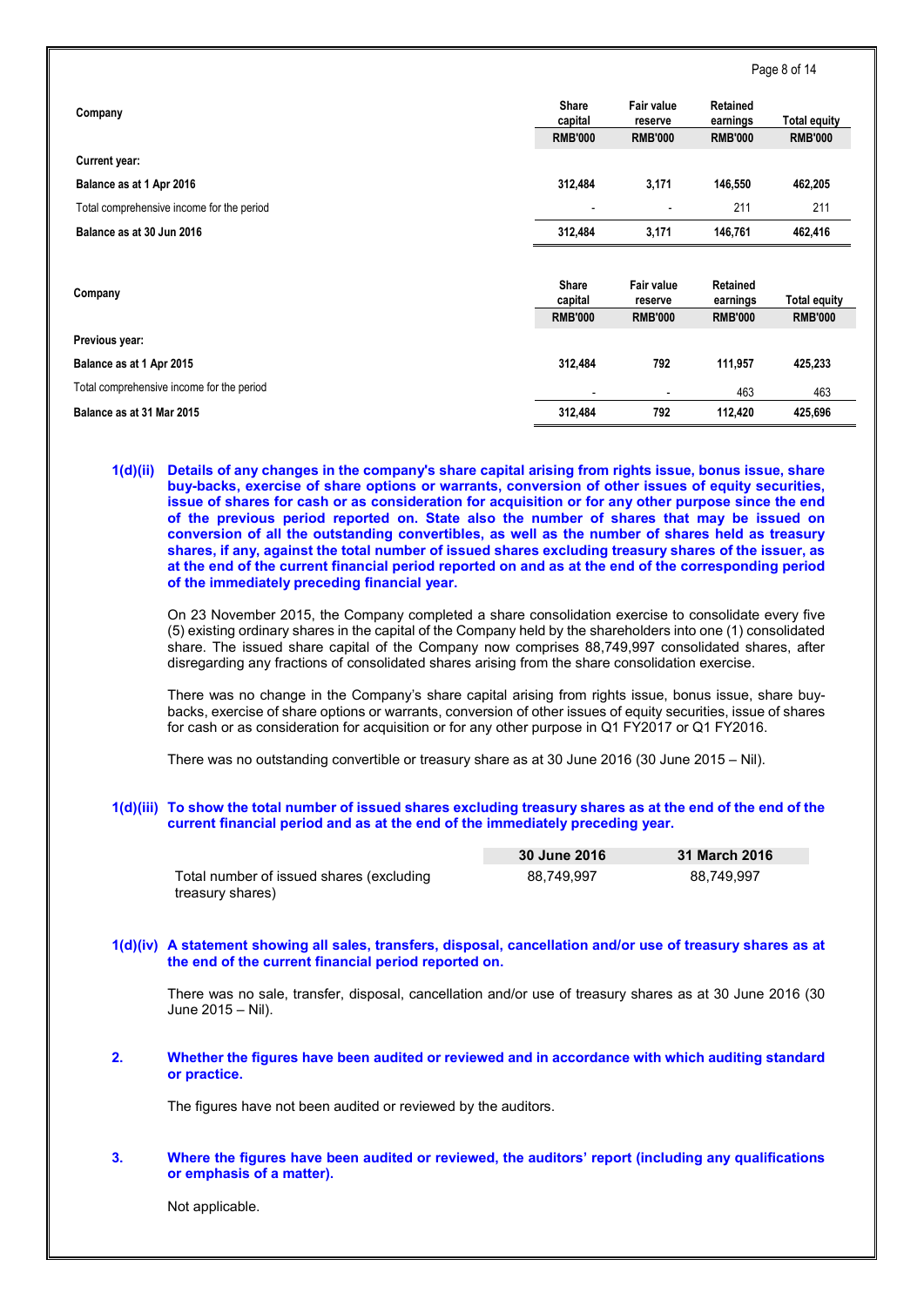### **4. Whether the same accounting policies and methods of computation as in the issuer's most recently audited annual financial statements have been applied.**

The Group has adopted the same accounting policies and method of computation as the audited financial statements for the financial year ended 31 March 2016 except that the Group has adopted all the new and revised FRS and INT FRS that are relevant to its operations and effective for annual periods beginning on 1 April 2016.

The adoption of these new or revised FRS and INT FRS did not result in substantial changes to the Group's accounting policies nor any significant impact on these financial statements.

#### **5. If there are any changes in the accounting policies and methods of computation, including any required by an accounting standard, what has changed, as well as the reasons for, and the effect of, the change.**

Please refer to Paragraph 4 above.

# **6. Earnings per ordinary share of the group for the current financial period reported on and the corresponding period of the immediately preceding financial year, after deducting any provision for preference dividends.**

|                                                                                                   | <b>Group (First Quarter)</b>                           |                                                             |
|---------------------------------------------------------------------------------------------------|--------------------------------------------------------|-------------------------------------------------------------|
|                                                                                                   | <b>RMB'000</b>                                         |                                                             |
|                                                                                                   | 3 months<br>ended<br><b>30 Jun 2016</b><br>(Q1 FY2017) | 3 months<br>ended<br>30 Jun 2015<br>(Q1 FY2016)<br>Restated |
| Earnings of the Group, after deducting any<br>provision for preference dividends (in<br>RMB'000): | 8,011                                                  | (7, 444)                                                    |
| Weighted average no. of shares used in<br>computation of basic earning per shares                 | 88.749.997                                             | 88.749.997                                                  |
| Earnings per share (in cents RMB)                                                                 |                                                        |                                                             |
| (a) Based on weighted average number of<br>ordinary shares on issue                               | 9.03                                                   | (8.39)                                                      |
| (b) On a fully diluted basis                                                                      | 9.03                                                   | (8.39)                                                      |

Earnings per ordinary share on existing issued share capital is computed based on the weighted average number of shares in issue of 88,749,997 (after share consolidation exercise) for both periods.

There is no difference between the basic and diluted earnings per share

### **7. Net asset value (for the issuer and group) per ordinary share based on the total number of issued shares excluding treasury shares of the issuer at the end of the: (a) current financial period reported on; and**

**(b) immediately preceding financial year.**

|                                    |                | Group          |                | Company        |
|------------------------------------|----------------|----------------|----------------|----------------|
|                                    | 30 Jun<br>2016 | 31 Mar<br>2016 | 30 Jun<br>2016 | 31 Mar<br>2016 |
| Net asset value per ordinary share |                |                |                |                |
| (RMB cents)                        | 657.46         | 646.48         | 521.03         | 520.79         |

Net asset value per share for the Group and the Company for 30 June 2016 and 31 March 2016 has been computed based on shareholders' equity as at the respective dates and the number of shares of 88,749,997 ordinary shares.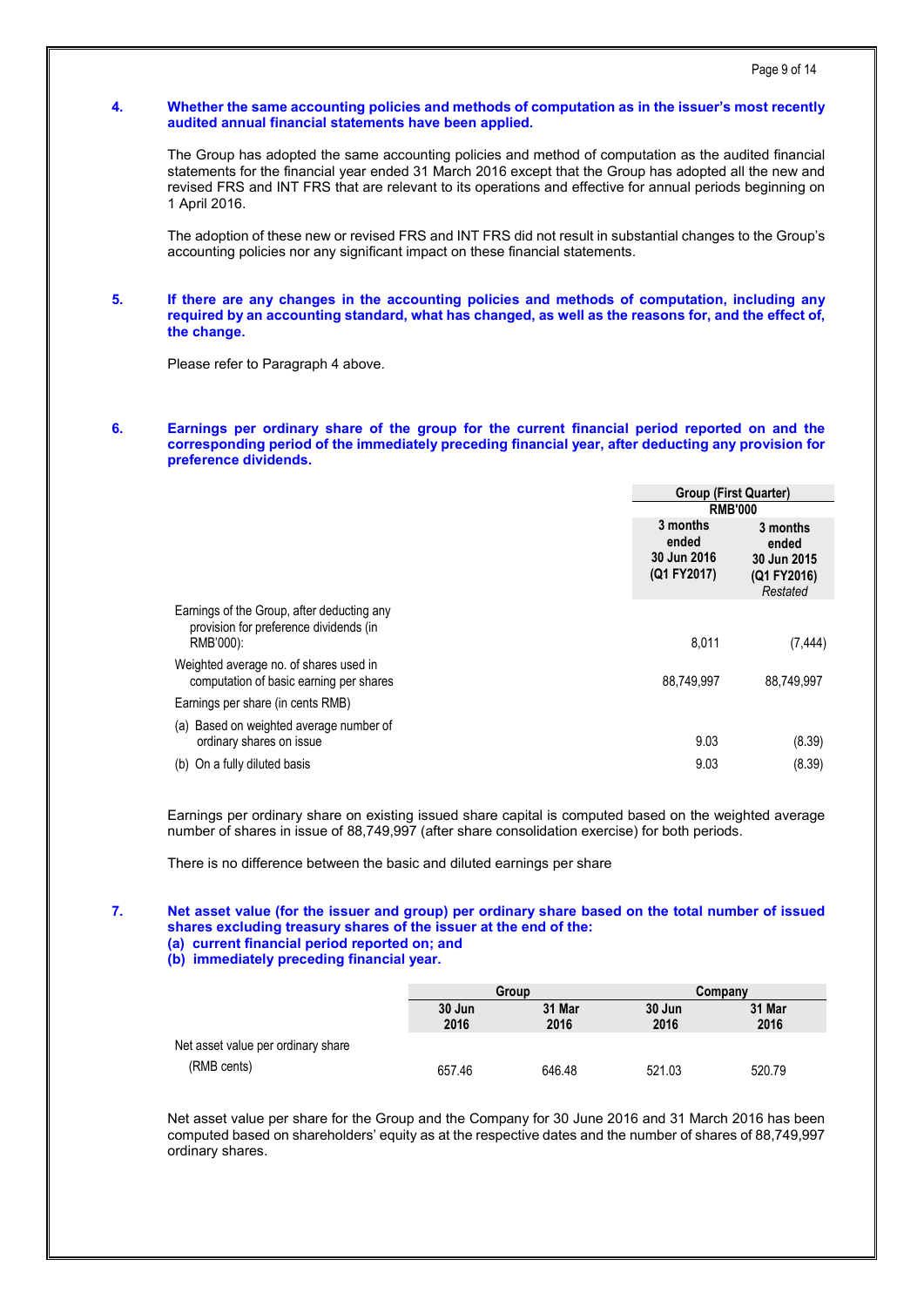- **8. A review of the performance of the group, to the extent necessary for a reasonable understanding of the group's business. It must include a discussion of the following:**
	- **(a) any significant factors that affected the turnover, costs, and earnings of the group for the current financial period reported on, including (where applicable) seasonal or cyclical factors; and**
	- **(b) any material factors that affected the cash flow, working capital, assets or liabilities of the group during the current financial period reported on.**

# **REVIEW OF INCOME STATEMENT OF THE GROUP**

### **First Quarter FY2017 ("Q1 FY2017") vs First Quarter FY2016 ("Q1 FY2016")**

#### **Revenue**

Group revenue increased 81.7% to RMB154.6 million in Q1 FY2017 as compared to RMB85.1 million in Q1 FY2016. Sales in PRC has increased with revenue recorded at RMB79.0 million in Q1 FY2017 as demand increased for large sized towercranes used for infrastructure projects, such as power plants and the Beijing New Airport project in Daxing. Asia (outside the PRC) sales has also increased by 32.5% contributed from the improved sales in Taiwan market and higher rental and service income from Hong Kong operations.

Following the improvement in the PRC sales, it formed the bulk of the sales at 51.1% in Q1 FY2017.

# **Gross profit and gross profit margin**

Gross profit increased 132.6% to RMB53.7 million in Q1 FY2017 from RMB23.1 million in Q1 FY2016. The increase was due to both higher revenue and better margin in Q1 FY2017.

Average gross profit margin increased to 34.8% in Q1 FY2017 from 27.1% in Q1 FY2016. The increase was attributable to sales of more larger-sized tower cranes of higher lifting capacity which generates higher gross margin as well as higher rental income and service income from Hong Kong operations, slightly offset by lower margin generated from sales of components and accessories.

#### **Other income**

Other income increased to RMB0.7 million in Q1 FY2017 as compared to RMB0.3 million in Q1 FY2016 was mainly due to higher interest income and compensation income from customers and suppliers.

#### **Operating expenses**

Total operating expenses increased 28.3% to RMB41.7 million in Q1 FY2017 as compared to RMB32.5 million in Q1 FY2016.

Distribution costs increased 66.4% to RMB16.5 million in Q1 FY2017 as compared to RMB9.9 million in Q1 FY2016 mainly due to higher freight and transportation charges as a result of higher sales and higher agent commission.

Administrative expenses increased 9.2% to RMB19.5 million in Q1 FY2017 as compared to RMB17.8 million in Q1 FY2016 largely due to bonus provision and higher property and land holding tax. There was no bonus provision made in Q1 FY2016 which reported a net loss.

Other operating expenses reported at RMB1.1 million in Q1 FY2016 as compared to a credit balance of RMB0.2 million in Q1 FY2016. This is mainly due to exchange losses of RMB0.6 million in Q1 FY2017 as compared to exchange gain of RMB1.0 million in Q1 FY2016.

The exchange loss arose mainly from:

- a) the weakening of Chinese Yuan ("RMB") against United States Dollars ("USD") due to net USD liabilities reported in the Group: offset by
- b) the strengthening of Singapore Dollars ("SGD") against RMB due to net SGD assets reported in the Group.

In line with the lower average borrowing and lower effective interest rate, finance costs decreased 6.2% to RMB4.6 million in Q1 FY2017 as compared to RMB4.9 million in Q1 FY2016.

### **Taxation**

Income tax expense reported at RMB2.7 million in Q1 FY2017 as compared to a credit balance of RMB1.2 million in Q1 FY2016 in line with the net profit for the financial period.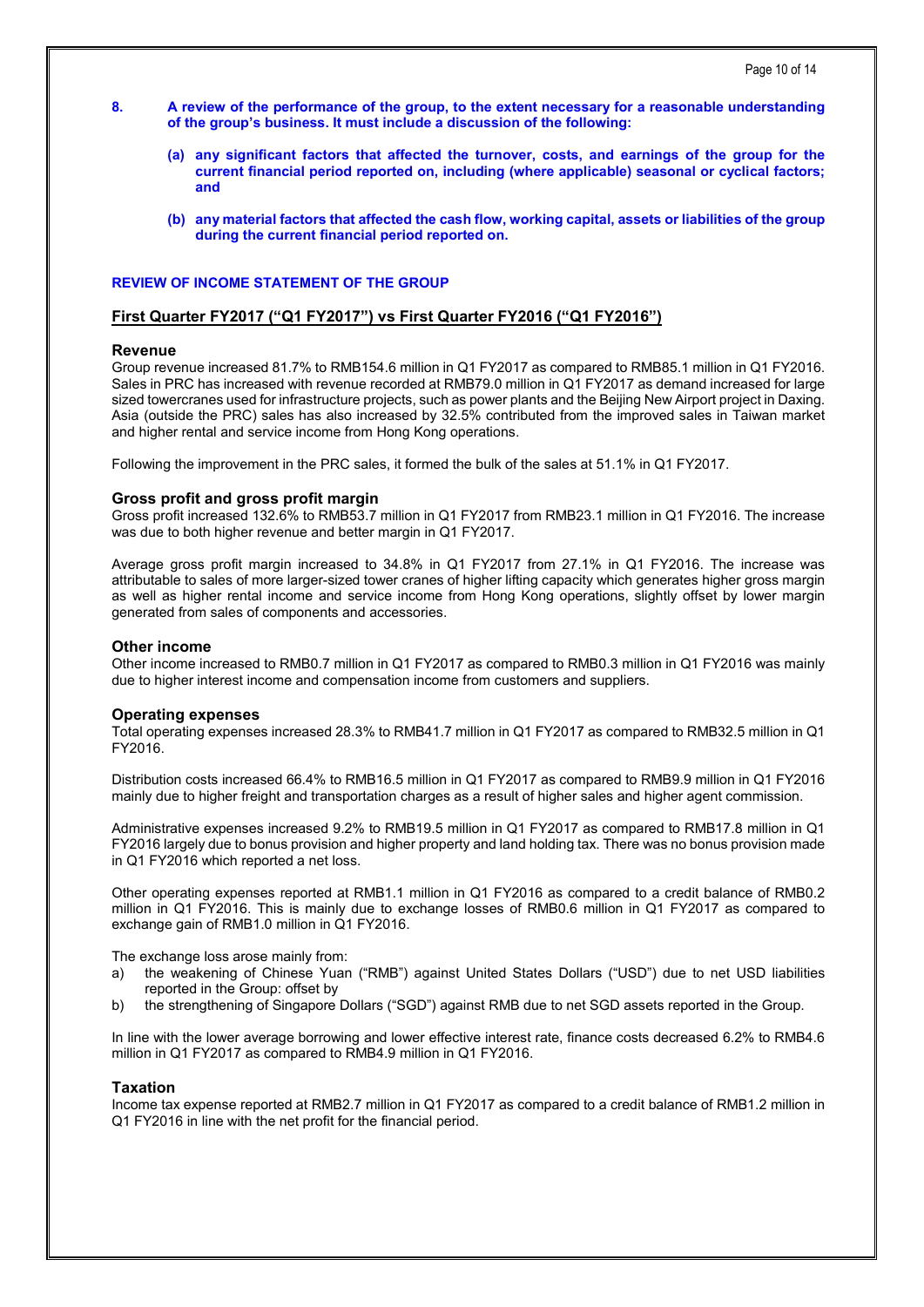# **Profit before taxation and Net profit attributable to equity holders of the Company**

The Group recorded a profit before taxation RMB12.8 million in Q1 FY2017 as compare to loss before taxation of RMB9.1 million in Q1 FY2016 was mainly due to higher revenue, gross profit, partly offset by higher operating expenses.

Net profit attributable to equity holders of the Company increased to RMB8.0 million in Q1 FY2017 as compared to a net loss attributable to equity holders of the Company of RMB7.4 million in Q1 FY2016. This was mainly due to profit before taxation, offset by tax expense.

# **REVIEW OF FINANCIAL POSITION OF THE GROUP**

# **Non-current Assets**

Non-current assets increased by RMB8.4 million to RMB573.0 million as at 30 June 2016 mainly due to higher deferred tax assets and additions in property, plant and equipment, partly offset by depreciation expenses charged and lower deferred cost for the financial period.

Deferred costs related to the corresponding non-current portion cost of sales relating to revenue deferred (See Note on deferred income below).

Deferred tax assets arose mainly from deferred income, provisions and elimination of unrealised profits in intragroup sales.

# **Current Assets**

Current assets slightly decreased by RMB3.8 million to RMB865.4 million as at 30 June 2016 mainly due to higher trade and other receivables and higher inventories, offset by lower amount owing by related parties, lower cash and cash equivalents (see Note on Review on Cash Flow Statement below) and lower deferred costs.

Trade and other receivables increased by RMB29.4 million mainly due to increase in trade receivables in line with higher sales. Amount owing by related parties are mainly trade in nature which decreased due to net repayment over purchase for the financial period.

Inventories increased by RMB11.2 million to RMB292.0 million as at 30 June 2016 as compared to RMB280.8 million as at 31 March 2016 for delivery due in Q2 FY2017.

Deferred costs related to the corresponding current portion cost of sales relating to revenue deferred (See Note on deferred income below).

# **Non-current Liabilities**

Non-current liabilities decreased by RMB2.9 million to RMB61.9 million as at 30 June 2016 mainly due to lower deferred income (See Note on deferred income below).

# **Current Liabilities**

Current liabilities decreased by RM5.3 million to RMB735.9 million as at 30 June 2016 mainly due to repayment of borrowings and amount owing to a corporate shareholder of a subsidiary, partly offset by higher trade and other payables and amount owing to related parties.

Trade and other payables increased by RMB77.4 million mainly due to higher purchases as a result of higher sales.

Amount owing to related parties increased by RMB17.1 million which was interest-free loan, was from related parties to Fushun Yongmao for the purpose of increasing the working capital of the Group.

Deferred income included RMB26.2 million of revenue deferred due to uncertainty in the timing of the consideration for the delivery of goods made to the customer. Owing to the uncertainty, the amount of the unpaid sum owed by the customer to the financial institution is deferred and recognised as revenue when the uncertainty is removed. The deferred costs, as mentioned under non-current and current assets above, related to the amount carried in the statement of financial position to the extent that revenue has been deferred. The decrease in deferred income, from RMB30.3 million as at 31 March 2016, was mainly due to repayment by customers to financial institutions.

# **Total Equity**

As at 30 June 2016, the Group's total equity amounted to RMB640.6 million. The increase was mainly due to net profit of RMB10.1 million and other comprehensive income of RMB2.7 million for Q1 FY2017.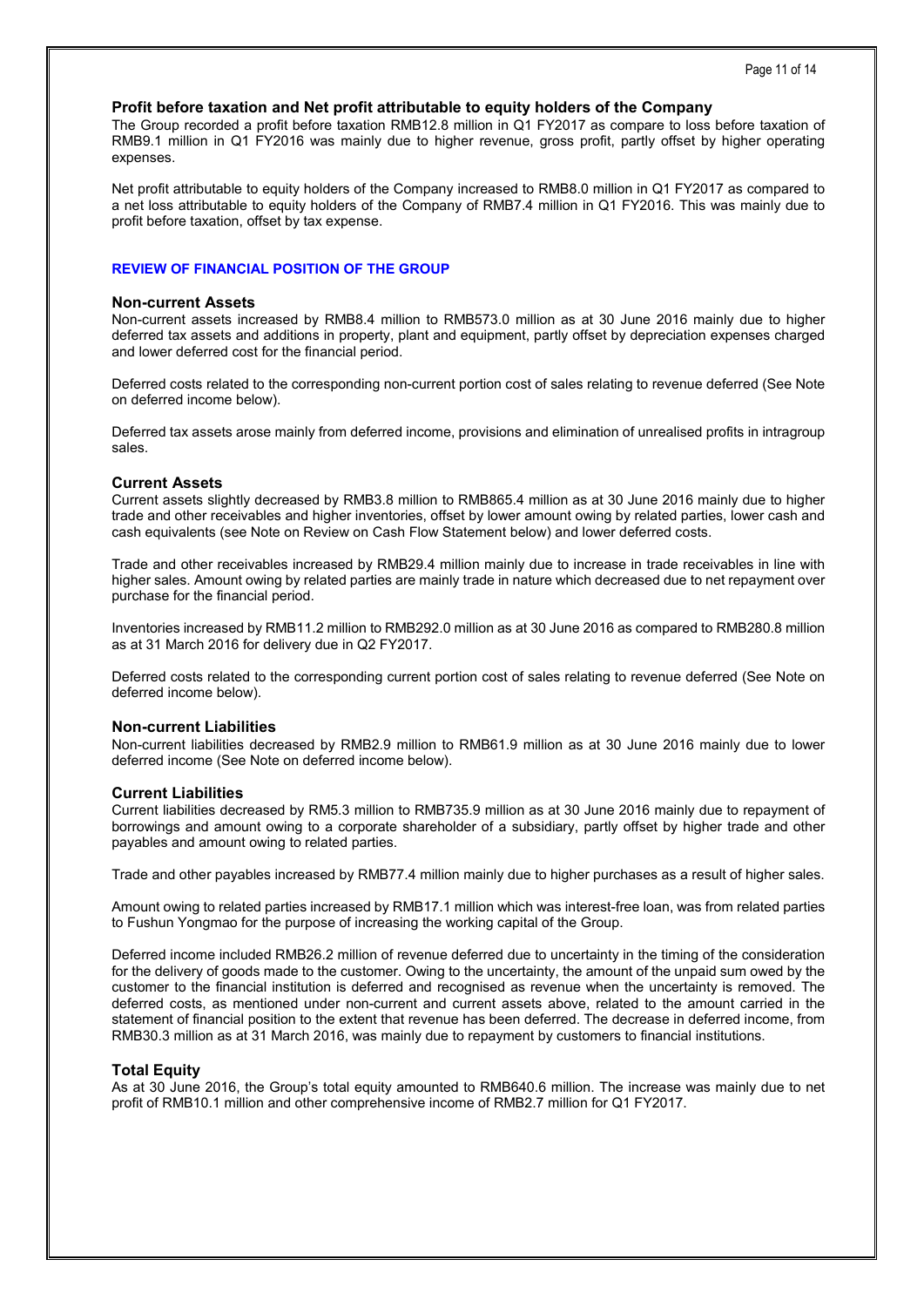# **REVIEW OF CASH FLOW STATEMENT**

# **Q1 FY2017 vs Q1 FY2016**

The Group reported a net increase in cash and cash equivalents amounting to RMB3.0 million in Q1 FY2017 mainly due to:

- a) Net cash generated from operating activities in Q1 FY2017 of RMB59.6 million resulted mainly from operating profit before working capital changes, increase in operating payables, partly offset by increase in inventories and increase in operating receivables;
- b) Net cash used in investing activities of RMB1.4 million mainly from purchases of machinery; and
- c) Net cash used in financing activities of RMB55.1 million mainly from net repayment of bank borrowings and finance lease creditors, offset by advances from related parties and lower restricted bank balances.
- **9. Where a forecast, or a prospect statement, has been previously disclosed to shareholders, any variance between it and the actual results.**

NA.

### **10. A commentary at the date of the announcement of the significant trends and competitive conditions of the industry in which the group operates and any known factors or events that may affect the group in the next reporting period and the next 12 months.**

China's GDP increased 6.7% in second quarter of calendar year which was in line with first quarter's result and came in slightly above the 6.6% expansion that market analysts had expected.

The sudden unexpected recovery in China's residential property market since late last year has helped support the economy in the first half. The recovery appears uneven as rapid price rises in some of the biggest cities fanned concerns of overheating and prompted a few local governments to cool sales by tightening property transfer restrictions. In smaller cities, a large number of unsold new properties continued to hit sales and prices forcing local authorities to explore new ways to increase sales. As such, domestic demand for construction machinery and equipment including towercranes for residential property market continues to remain muted.

Demand for towercranes in other overseas markets is mixed with markets such as Taiwan and Australia likely to see a better demand in the replacement market whereas markets like Singapore and Macau remain challenging.

In light of the present weaker China economy and less than favorable global market conditions, the Group views that the overall business environment for the next 12 months will remain challenging.

#### **11. Dividend**

#### **(a) Current Financial Period Reported On**

Any dividend declared for the current financial period reported on?

No dividend has been declared or recommended for the Q1 FY2017.

### **(b) Corresponding Period of the Immediately Preceding Financial Year**

Any dividend declared for the corresponding period of the immediately preceding financial year?

No dividend has been declared or recommended for the Q1 FY2016.

#### **(c) Date payable**

Not applicable.

# **(d) Books closure date**

Not applicable.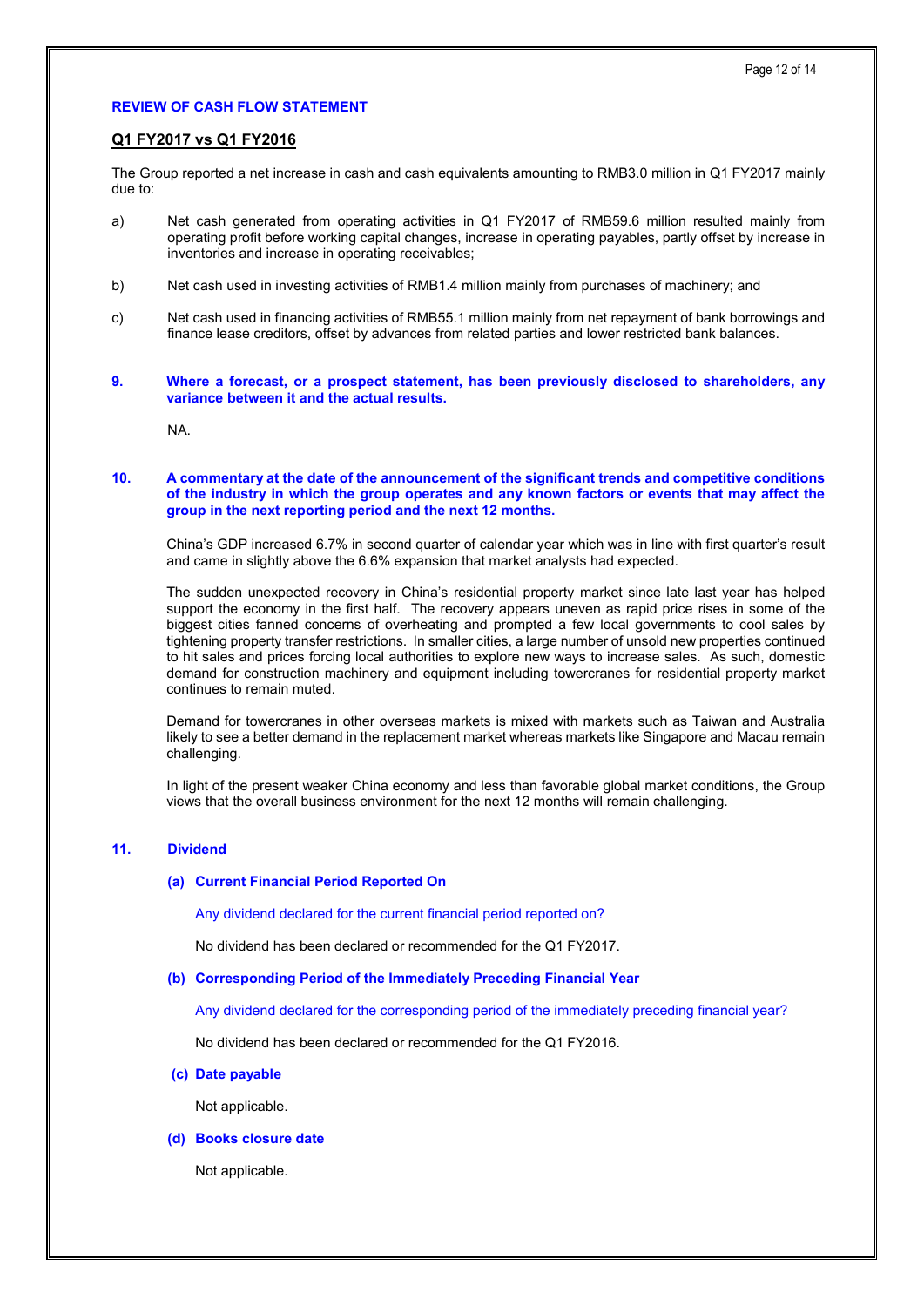| 12. |                                 |                                                                                                                     |                                                                             | If no dividend has been declared/(recommended), a statement to that effect.                                                                                                                                                                                                                            |                              |                                                                                                                                                                                                                                                                                       |
|-----|---------------------------------|---------------------------------------------------------------------------------------------------------------------|-----------------------------------------------------------------------------|--------------------------------------------------------------------------------------------------------------------------------------------------------------------------------------------------------------------------------------------------------------------------------------------------------|------------------------------|---------------------------------------------------------------------------------------------------------------------------------------------------------------------------------------------------------------------------------------------------------------------------------------|
|     | Not applicable.                 |                                                                                                                     |                                                                             |                                                                                                                                                                                                                                                                                                        |                              |                                                                                                                                                                                                                                                                                       |
| 13. | statement to that effect.       |                                                                                                                     |                                                                             | If the Group has obtained a general mandate from the shareholders for IPTs, the aggregate value of<br>such transactions as required under Rule 920(1)(a)(ii). If no IPT mandate has been obtained, a                                                                                                   |                              |                                                                                                                                                                                                                                                                                       |
|     |                                 | <b>Interested Persons Transactions</b>                                                                              |                                                                             |                                                                                                                                                                                                                                                                                                        |                              |                                                                                                                                                                                                                                                                                       |
|     | Name of Interested Person       |                                                                                                                     |                                                                             | Aggregate value of all interested person<br>transactions during the financial year<br>under review (excluding transactions<br>less than \$100,000 and transactions<br>conducted under shareholders'<br>mandate pursuant to Rule 920)<br>3 months ended<br>30 Jun 2016<br>(3M FY2017)<br><b>RMB'000</b> |                              | Aggregate value of all interested<br>person transactions conducted<br>during the financial year under review<br>under shareholders' mandate<br>pursuant to Rule 920 (excluding<br>transactions less than \$100,000)<br>3 months ended<br>30 Jun 2016<br>(3M FY2017)<br><b>RMB'000</b> |
|     | Sales to related parties        |                                                                                                                     |                                                                             |                                                                                                                                                                                                                                                                                                        |                              |                                                                                                                                                                                                                                                                                       |
|     | (江苏恒兴茂融资租赁有限公司)                 | Jiangsu Hengxingmao Financial Leasing Co., Ltd.                                                                     |                                                                             |                                                                                                                                                                                                                                                                                                        |                              | 33,557                                                                                                                                                                                                                                                                                |
| 14. |                                 | (This part is not applicable to Q1, Q2, Q3 or Half Year Results)<br>information for the immediately preceding year. | <b>PART II - ADDITIONAL INFORMATION REQUIRED FOR FULL YEAR ANNOUNCEMENT</b> | Segmented revenue and results for business or geographical segments (of the group) in the form<br>presented in the issuer's most recently audited annual financial statements, with comparative                                                                                                        |                              |                                                                                                                                                                                                                                                                                       |
|     |                                 |                                                                                                                     |                                                                             | Revenue information based on geographical location of customers is as follows:                                                                                                                                                                                                                         |                              |                                                                                                                                                                                                                                                                                       |
|     |                                 |                                                                                                                     | Asia                                                                        |                                                                                                                                                                                                                                                                                                        |                              |                                                                                                                                                                                                                                                                                       |
|     | <b>Revenue</b>                  | <b>Middle East</b><br>& Others<br><b>RMB'000</b>                                                                    | (outside the<br>PRC)<br><b>RMB'000</b>                                      | <b>USA &amp; Europe</b><br><b>RMB'000</b>                                                                                                                                                                                                                                                              | <b>PRC</b><br><b>RMB'000</b> | <b>Consolidated</b><br><b>RMB'000</b>                                                                                                                                                                                                                                                 |
|     | FY2017                          |                                                                                                                     |                                                                             |                                                                                                                                                                                                                                                                                                        |                              |                                                                                                                                                                                                                                                                                       |
|     | $-Q1$                           | 5,739                                                                                                               | 65.106                                                                      | 4,803                                                                                                                                                                                                                                                                                                  | 78,994                       | 154,642                                                                                                                                                                                                                                                                               |
|     | FY2016                          |                                                                                                                     |                                                                             |                                                                                                                                                                                                                                                                                                        |                              |                                                                                                                                                                                                                                                                                       |
|     | $-Q1$                           | 21,991                                                                                                              | 49,126                                                                      | 13,448                                                                                                                                                                                                                                                                                                 | 526                          | 85,091                                                                                                                                                                                                                                                                                |
| 15. |                                 | turnover and earnings by the business or geographical segments.                                                     |                                                                             | In the review of performance, the factors leading to any material changes in contributions to                                                                                                                                                                                                          |                              |                                                                                                                                                                                                                                                                                       |
|     | See Paragraph 8.                |                                                                                                                     |                                                                             |                                                                                                                                                                                                                                                                                                        |                              |                                                                                                                                                                                                                                                                                       |
| 16. |                                 | A breakdown of sales and profit after taxation                                                                      |                                                                             |                                                                                                                                                                                                                                                                                                        |                              |                                                                                                                                                                                                                                                                                       |
|     | Not applicable.                 |                                                                                                                     |                                                                             |                                                                                                                                                                                                                                                                                                        |                              |                                                                                                                                                                                                                                                                                       |
| 17. | previous full year as follows:- |                                                                                                                     |                                                                             | A breakdown of the total annual dividend (in dollar value) for the issuer's latest full year and its                                                                                                                                                                                                   |                              |                                                                                                                                                                                                                                                                                       |